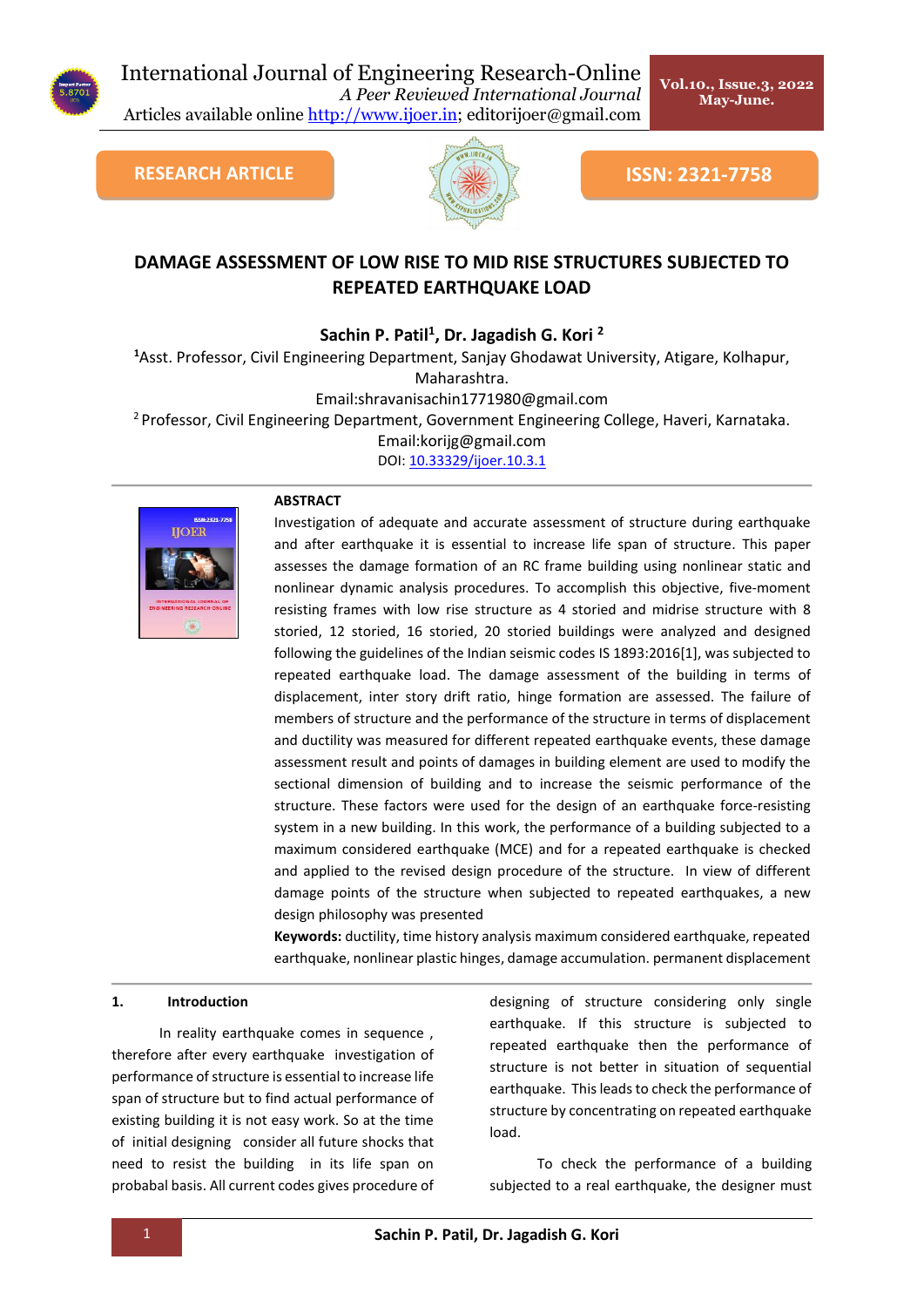go outside the codal method and correctly guess how the structure will behave under an repeated earthquake or often during an extreme event. In reality,earthquakes occur in series, therefore, an actual response or performance study is essential. Repeated earthquakes have given increase to unprecedented injury or destruction to both life and property because of the very short interval of time also it is not possible to repair the building and perform the movement of people.

In real life, the building is shaking many times with repeated earthquakes in a life span of structure and subjected to MCE, Therefore the damage assessment of the structure under these MCE is studied, Sachin Patil et al 2021[3] study the effect of the repeated earthquake and conclude if the building is designed using the defined procedure of different codes i.e. with the application of single earthquake, assessment result of the structure are not correct, so for the realistic, correct assessment of the structure and to find the actual performance of the structure, the structure is analyzed and design with considering repeated earthquake effect. A repeated earthquake means before shock-mainshock- aftershock or mainshockaftershock or beforeshok- mainshock. A mainshock means larger magnitude earthquakes and beforeshok or aftershock earthquakes are of smaller magnitude

Structural assessment is the finding of a major structural or functional deficiency in the structure after the shaking of the earthquake. This finding includes the degradation in structure, stiffness reduction, loss of equilibrium of the structure, or parts of its unacceptable deformations in the structure.

Few researchers have deliberated on the effect of repeated earthquakes on multistoried structures. Amedio et al. (2003)[5] studied the sequential earthquake effect on a structure and confirmed that because of repeated earthquakes the damage level of the structure increases. George Hatzigeorgiou et al. (2009[6]) showed that an increase in the force reduction factor leads to a rise in the inelastic displacement ratio and vice versa. MohdZulhamAffandi bin Mohd Zahid et al (2012)[7]

studied the effect of a repeated earthquake on near-field multistoried structures and demonstrated that structural response quantities, that is, displacement ductility and story ductility displacement ductility demand, increase. . George Hatzigeorgiou et al (2010) [8] showed that repeated earthquakes increase displacement demand in comparison with a single earthquake and that seismic damage is higher in the case of a repeated earthquake than a single effect.

This study investigates the effect of repeated earthquakes on a multistoried structure and determines the damage assessment of the structure in terms of maximum story displacements, interstory drift ratio, base shear of the building.

# **2.0 Description of Model & Ground Motion Data**

2.1 Explanation of Structure and Modeling Criteria

In this paper five different types of structures were considered to represent low-to high-rise structures for analysis and design purposes.







Fig. 2 – 2D Framed Structure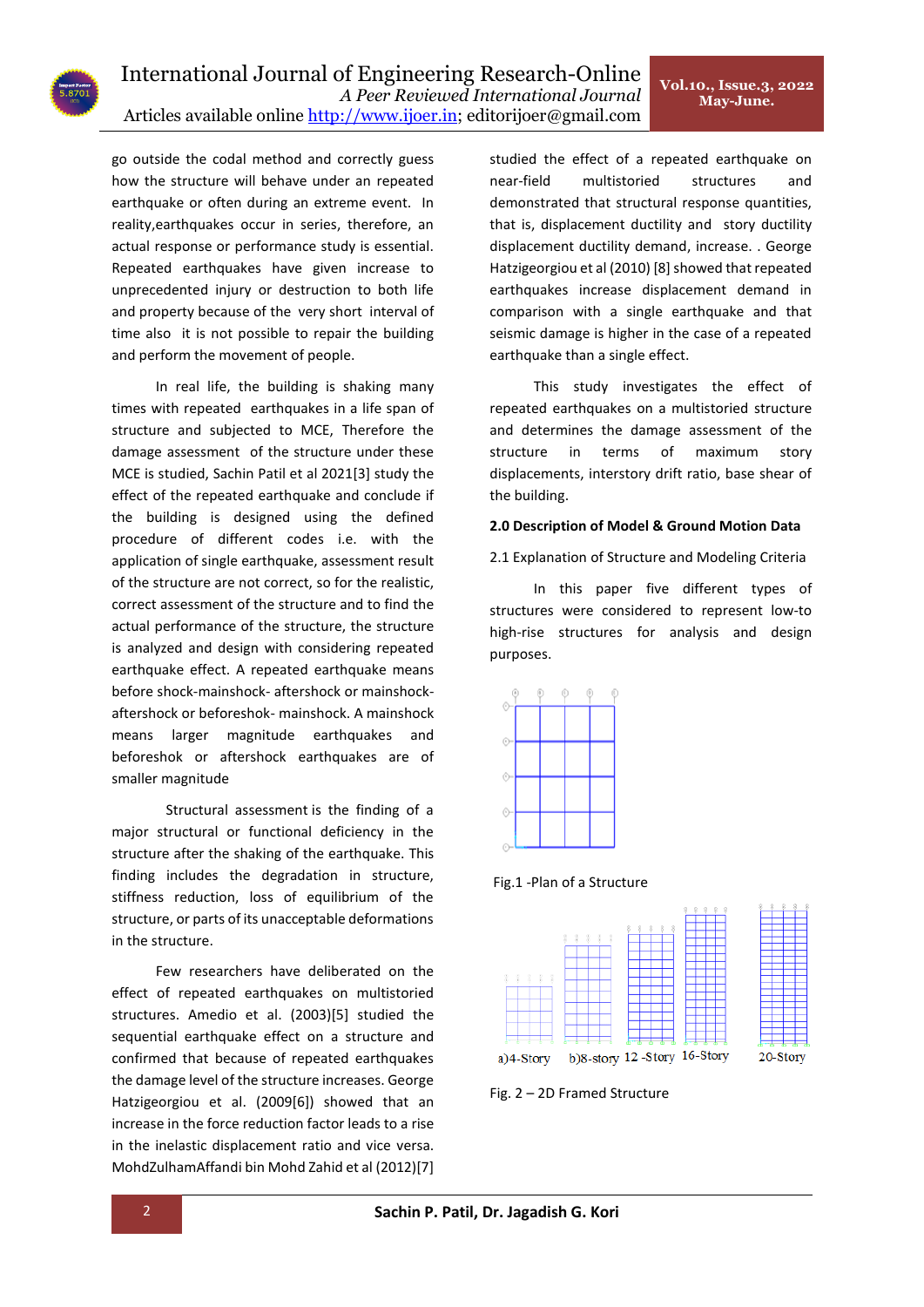

Fig 3-3D Framed Structure

The present paper consider 4 storied building is low rise building and 8-, -, 12-, 16-, and 20 -storied buildings are mid rise buildings because in hige rise structure there is a combination of shear wall or bracing system and moment resisting frames to resist large lateral forces. To perform linear and nonlinear dynamic analysis, the model of the 4-, 8-, 12-,16-,20- storied building structure is taken. The plan dimension of building is 20 m X 20 m with height of each floor is 3.5 m . The footing is rest on hard starta and the hard start is available at 1.5 m from the ground, the building is analysed and designed As per the IS code. Use - M 40 grade of concrete. Fe 415 grade of steel Zone - V, Zone factor = 0.36, Importance factor =1.5, Response reduction factor R= 5, The building is a commercial building, located in a high-seismic zone in India.

Fig.1, shows a plan for building, Fig.2 & 3 shows 2D and 3D models of five types of structures.The planned model is a 3D regular model in plan, and elevation and it is not sensitive to torsional effects. Therefore, the irregularities in a plan, elevation, mass of the structure, and vertical geometry are not taken into consideration. In this paper, a strong column – weak beam concept is assumed; therefore, the design of the structure should satisfy Eurocode 8[5] ductility state at the joint of the beam and column.

$$
\sum \textit{MRC} \geq 1.3 \sum \textit{MRB}
$$

where ∑MRc and ∑MRb are the quantities of the design values of the moments of resistance of the columns and the beam framing the joint, respectively. The stiffness reduces by increasing the height of the structure (F.Dorri et.al 2019)[9] The reduction of stiffness along the height of the building is followed by the method by E. Mirinda and Reyes(2002)[10]. The lateral stiffness of the

structure changed at every three stories. To simulate the cyclic behavior and to check the stiffness degradation due to repeated earthquakes in RC buildings, this study adopts a modified Takeda hysteresis curve (fig.4), as proposed by Zarein and Krawinkler (2009)[11].



Fig 4- Modified Takeda Hysteresis and backbone curve (Zarein and Krawinkler,2009)

For the linear and nonlinear dynamic analysis, the structure is modeled with default hinges, The model with default hinges highlights ductile beam behavior in which a strong column weak beam mechanism is followed, and the first failure occurs in a beam. (Mehmet Inel and Hayri)(2006) [12]. Based on a study by Mehmet, the default hinge properties of SAP2000[13] are suitable for modern code-compliant buildings.

To check the performance of a building, two categories of structures were considered: shortperiod and long-period structures. In the shortperiod structure, 4 story building was used for analysis, and 8,12,16 20 story buildings were considered for long-period structures. The first, second, and third modal time periods for a structure are shown in Table I

The column and beam members were modeled as nonlinear frame elements with lumped plasticity by defining plastic hinges at both ends of the column and beam. For defining the plastic hinges, the default hinge property is used and described in FEMA-356 [14] and shown in fig.5 five-point A, B, C, D, E define the force deformation behavior of plastic hinges and describe the IO limit for a primary and secondary member.LS and CP limit for a member. The default hinges for the columns were assigned as P-M2-M3, and for the beam, M3 hinges were assigned.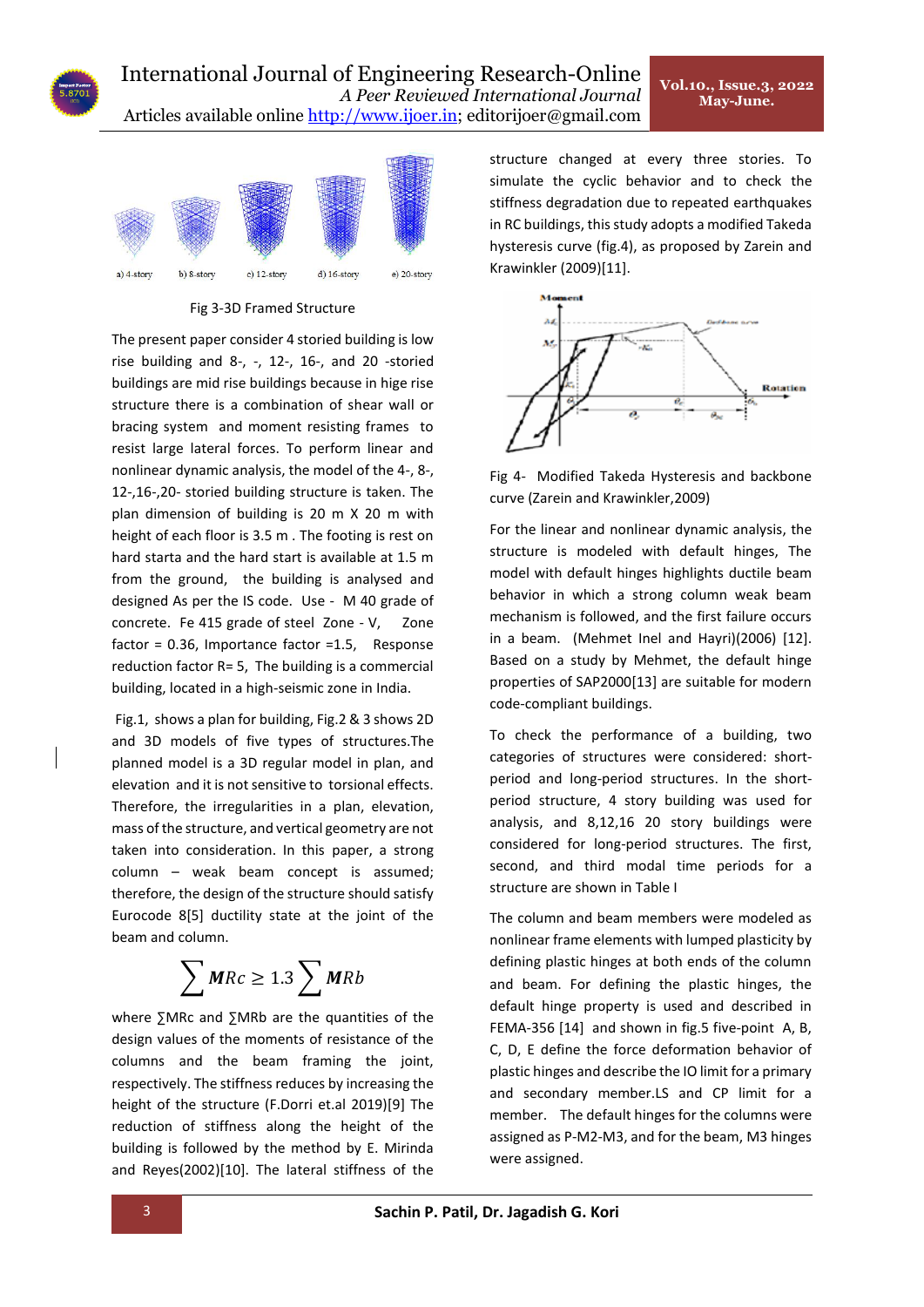| <b>Building</b> | Total<br>height<br>(m) | Modal time period (Sec) |               |      |  |
|-----------------|------------------------|-------------------------|---------------|------|--|
|                 |                        | 1                       | $\mathfrak z$ | 3    |  |
| 4 story         | 15.5                   | 1.287                   | 1.287         | 1.18 |  |
| 8 story         | 29.5                   | 2.25                    | 2.25          | 2.07 |  |
| 12 story        | 43.5                   | 2.75                    | 2.75          | 2.45 |  |
| 16 story        | 57.5                   | 3.50                    | 3.50          | 3.13 |  |
| 20 story        | 71.5                   | 4.22                    | 4.22          | 3.71 |  |

#### **Table I. structural Modal time period**



# **Fig 5- Force –Deformation Relationship of a Plastic Hinge or Element Deformation Acceptance Criteria (FEMA 356).**

The total height and yield displacement of a structure as listed in Table II.

A mathematical model of the structure is developed to determine member forces and structural displacements resulting from applied loads. The model includes the stiffness and strength of elements that are significant to the distribution of forces and deformations in the structure and of near- and far-field earthquakes on the structure. In this study, different PGA values were selected for the earthquake. The PGA values range from 0.53 to 0.77 m/sec $^2$  are selected to apply on a structure. In this study, for analysis and design, a maximum considered earthquake (MCE) is considered.To analyze the structure for the study of the effect of the repeated earthquake a gap of 100 seconds between two earthquake events is applied. A gap of 100 s with a zero acceleration ordinate was provided. In100s the structures come to relaxation conditions owing to internal inherent damping.

represent the spatial distribution of mass and stiffness

#### **Table II. Description of structure**

| <b>Building</b> | Total height<br>(m) | Yield Displ.<br>(mm) |
|-----------------|---------------------|----------------------|
| 4 storied       | 15.5                | 37.728               |
| 8 storied       | 29.5                | 68.50                |
| 12 storied      | 43.5                | 73.8477              |
| 16 storied      | 57.5                | 97.366               |
| 20 storied      | 71.5                | 84.838               |

deformations in the structure and represent the spatial distribution of mass and stiffness throughout the structure.

# **2.2 Selection of Ground Motion and Seismic Input Method-**

For the damage assesment of the model and to determine the effect of a repeated earthquake based on the Hartzigeorgious (2010) [15] method, the ground motion was selected using the criteria given by Vamvatsikos D, Cornell CA (2002)[16], and Anil chopra et al.[17] . and the list of earthquakes downloaded from the strong motion database of the Pacific Earthquake Engineering Research (PEER) center is shown in Table. III. These records are well suited to hard-rock soils. The selected earthquake has different distances from the focus, and it is important to study the effects



**Fig.6a- 2 GM of duzceearthquake with 100 s gap**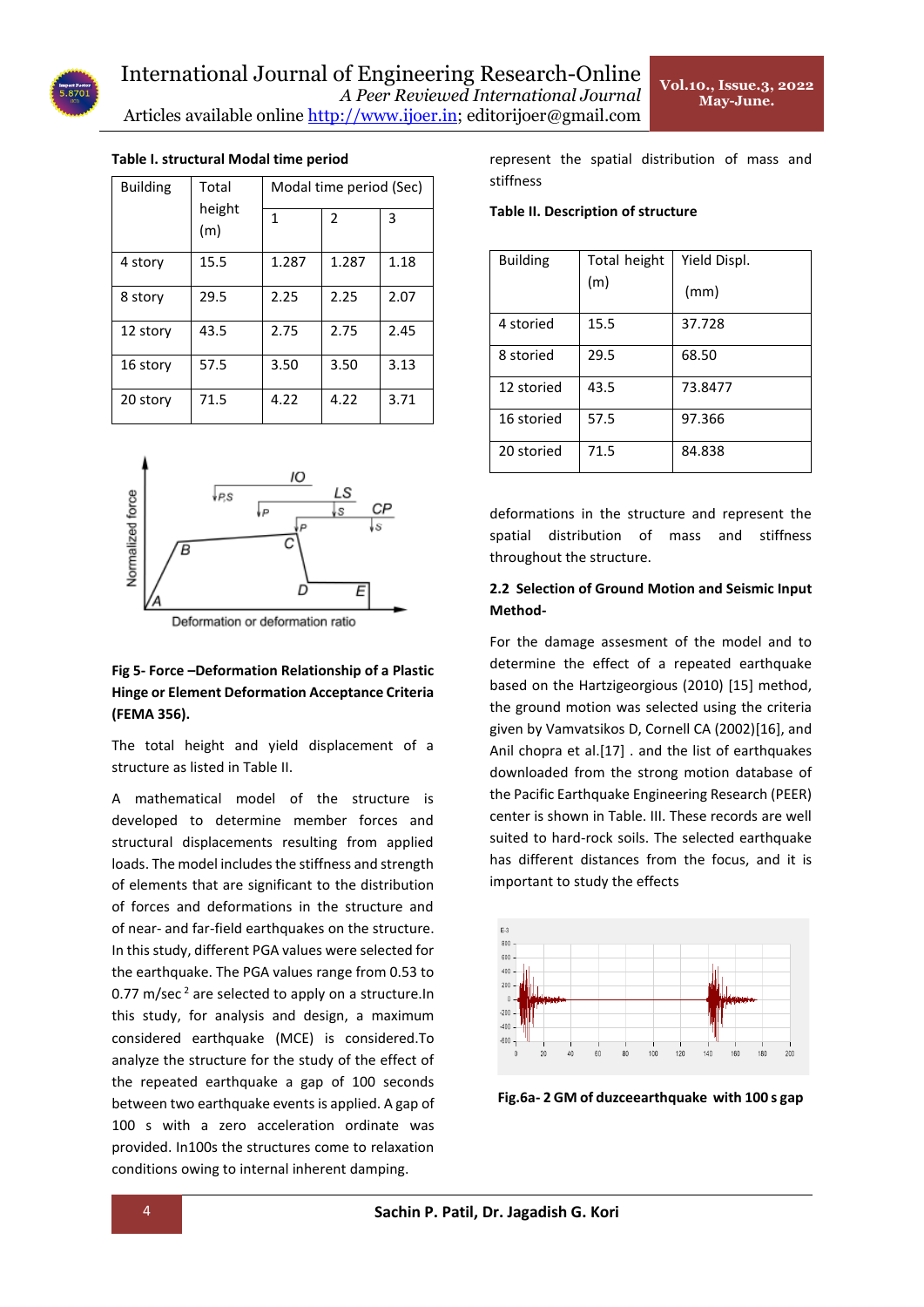

# International Journal of Engineering Research-Online *A Peer Reviewed International Journal*

Articles available online [http://www.ijoer.in;](http://www.ijoer.in/) editorijoer@gmail.com



**Fig.6b- 3 GM of imperial valley 06 earthquake with 100 s gap**

The selected combination of repeated ground motion with a 100 s break is presented in fig 6 a & b. To perform dynamic time-history analysis and dynamic push-over analysis, this study adopts the combination of a real earthquake in two or three events.

The archetype model was analyzed and designed for different load combinations from the IS-1893:2016 Code and EUROCODE 8. The response spectra for the analysis and design of the structure were taken for different earthquakes, as listed in Table. III

In addition, the structure has been designed for gravity loads, including a combination of dead load, wall load, and slab load for different load combinations, as per IS 1893:2016[1]. Before applying the earthquake load, the structural

stability was evaluated for different load combinations.

**Vol.10., Issue.3, 2022 May-June.** 

The extreme inelastic displacement was obtained by nonlinear time-history analysis, which was carried out on a 3D model excited by 12 types of seismic sequences.

The ductility  $\mu_d$ is is defined in terms of the maximum displacement **μmax** and the yield displacement μy.

$$
\mu d = \frac{\mu max}{\mu y}
$$



Fig.7- Response spectrum graph for selected earthquake motion.

| S.N            | <b>EVENT</b><br><b>NAME</b> | <b>EVENT</b><br><b>STATION</b>        | <b>DATE</b>             | <b>TIME</b> | <b>MAGNI</b><br><b>TUDE</b><br>(MW) | <b>DIST.OF</b><br><b>EPICENTE</b><br>R | <b>MECHANI</b><br><b>SM</b> | <b>PULS</b><br>E<br><b>TYPE</b> | <b>PGA</b> |      |
|----------------|-----------------------------|---------------------------------------|-------------------------|-------------|-------------------------------------|----------------------------------------|-----------------------------|---------------------------------|------------|------|
| 1              | EI<br>Mayor-<br>Cucapah     | EI<br>Centro<br>Differential<br>Array | 4/4/201<br>0            | 22:40:00    | 7.2                                 | 22.83                                  | Strike-Slip<br>Fault        | Non-<br>Pulse                   | 0.53       |      |
| $\overline{2}$ | Northridge-<br>01           | Castaic<br>Old<br>Ridge<br>Route      | 17/01/1<br>994          | 12:31:00    | 6.69                                | 20.11                                  | Reverse<br>Fault            | Non-<br>Pulse                   | 0.57       |      |
| $\overline{3}$ | Victoria,                   | Cerro                                 | 9/6/198<br>$\mathbf{0}$ |             | 3:28:00                             | 6.33                                   | 13.8                        | Strike-Slip                     | Non-       | 0.63 |
|                | Mexico                      | Prieto                                |                         |             |                                     |                                        | Fault                       | Pulse                           |            |      |
| 4              | Chuetsu-oki                 | Oguni                                 | 16/07/2                 | 10:13:00    | 6.8                                 | 10.31                                  | Reverse                     | Non-                            | 0.57       |      |
|                |                             | Nagaoka                               | 007                     |             |                                     |                                        | Fault                       | Pulse                           |            |      |
| 5              | Coalinga-01                 | Pleasant<br>Valley P.P. -<br>yard     | 2/5/198<br>3            | 23:42:00    | 6.36                                | 7.69                                   | Reverse<br>Fault            | Non-<br>Pulse                   | 0.6        |      |
| 6              | Superstition<br>Hills-02    | Superstitio<br>Mtn<br>n<br>Camera     | 24/11/1<br>987          | 13:16:00    | 6.54                                | 5.61                                   | Strike-Slip<br>Fault        | Non-<br>Pulse                   | 0.73       |      |

Table III - Earthquake Events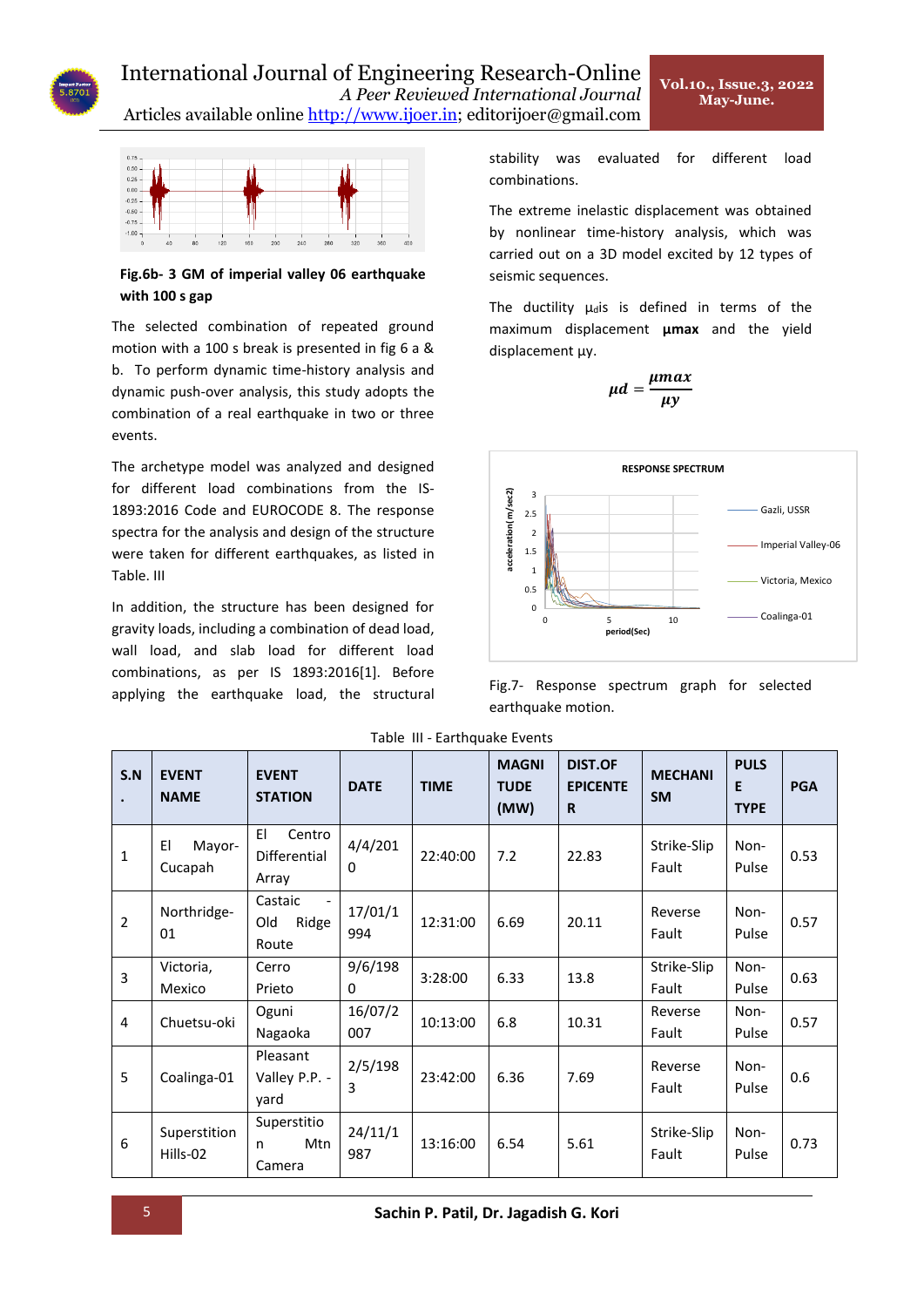

# International Journal of Engineering Research-Online *A Peer Reviewed International Journal*

**Vol.10., Issue.3, 2022 May-June.** 

| A T eel 'Reviewed Thiel Rational Doul Rai                            |  |
|----------------------------------------------------------------------|--|
| Articles available online http://www.ijoer.in; editorijoer@gmail.com |  |

| $\overline{7}$ | Christchurc<br>h,<br><b>New</b><br>Zealand | Christchurc<br>h Botanical<br>Gardens | 21/02/2<br>011 | 23:51:00 | 6.2  | 5.52        | Reverse-<br>Oblique<br>Fault | Non<br>Pulse  | 0.55 |
|----------------|--------------------------------------------|---------------------------------------|----------------|----------|------|-------------|------------------------------|---------------|------|
| 8              | Duzce,<br>Turkey                           | Lamont 375                            | 12/11/1<br>999 |          | 7.14 | 3.93        | Strike-Slip<br>Fault         | Non-<br>Pulse | 0.7  |
| 9              | Gazli, USSR                                | Karakyr                               | 17/05/1<br>976 |          | 6.8  | 3.92        | Reverse<br>Fault             | Non-<br>Pulse | 0.7  |
| 10             | Imperial<br>Valley-06                      | <b>Bonds</b><br>Corner                | 15/11/1<br>979 | 23:16:00 | 6.53 | 0.44        | Strike-Slip<br>Fault         | Non-<br>Pulse | 0.77 |
| 11             | Palm<br>N.<br><b>Springs</b>               | Whitewater<br><b>Trout Farm</b>       | 8/7/198<br>6   | 9:20:00  | 6.06 | 0           | Reverse-<br>Oblique<br>Fault | Non<br>Pulse  | 0.63 |
| 12             | Loma<br>Prieta/LGPC                        | <b>LGPC</b>                           | 18/10/1<br>989 | 0:05:00  | 6.93 | $\mathbf 0$ | Reverse-<br>Oblique<br>Fault | Non<br>Pulse  | 0.59 |

The yield displacement was calculated using pushover analysis of the structure with SAP2000, and the maximum displacement of the structure for different single and multiple earthquakes was calculated using the nonlinear dynamic time history analysis method.

# **3.0 Result and Discussion**

The Indian seismic code-defined peak ground acceleration (PGA) for the maximum considered earthquake (MCE) is **0.36 g** and the design basis earthquake (DBE) is 0.18 g for the service life of a structure; for the highest seismicity area, Zone V is considered. In this study, we considered 12 different earthquakes, as shown in Table III. The selected PGA ranged from 0.5 to 0.8, and the distance from the epicenter was 0 to 23 km to check the effect of a repeated earthquake on the structure and the failure nature of the structure.

# **3.1 Maximum Horizontal displacement of structure-**

The maximum horizontal displacement for 4-,8-,12- ,16-,20 storied buildings and for repeated earthquake events are presented in fig.8 to 12. In the present work, above-ground motion records are applied with a combination of case-I, case-2, case-3 .Between two successive earthquakes, a time gap of 100 s was applied to come to the structure to come in relax condition and to find

the permanent displacement and position of the plastic hinges. The effects of these repeated earthquakes for different earthquake events are shown in fig 8–12. Displacement of a 4,8,12,16,20 storied building& the effect of a single, double, and triple earthquake ar presented in graphical format . Fig.8 to 12 show that the displacement increases for the second earthquake and for a triple earthquake. At the end of the first earthquake, the building achieved a displacement, and there was also a permanent displacement in the structure. A similar pattern was observed after the end of the second and third earthquake effects. For 20 storied buildings, it is seen that at the end of the third earthquake, the building has a larger displacement and can collapse, which means that the structure cannot sustain the third earthquake; the same pattern is seen in 16 storied and 12 storied buildings. In 8 storied and 4 storied buildings, the displacement has a larger value but cannot collapse, which means that small-height buildings can sustain more earthquakes than tall buildings. A comparison of a single double and triple event of earthquakes shows that the displacement can be increased by 20 to 30 % for a double event and 30 to 50% for a triple event, or the structure can be collapsed at the end of a triple event.The above result shows that the displacement increases with the number of shocks and the fig. 8 to 12, are identical for a single, double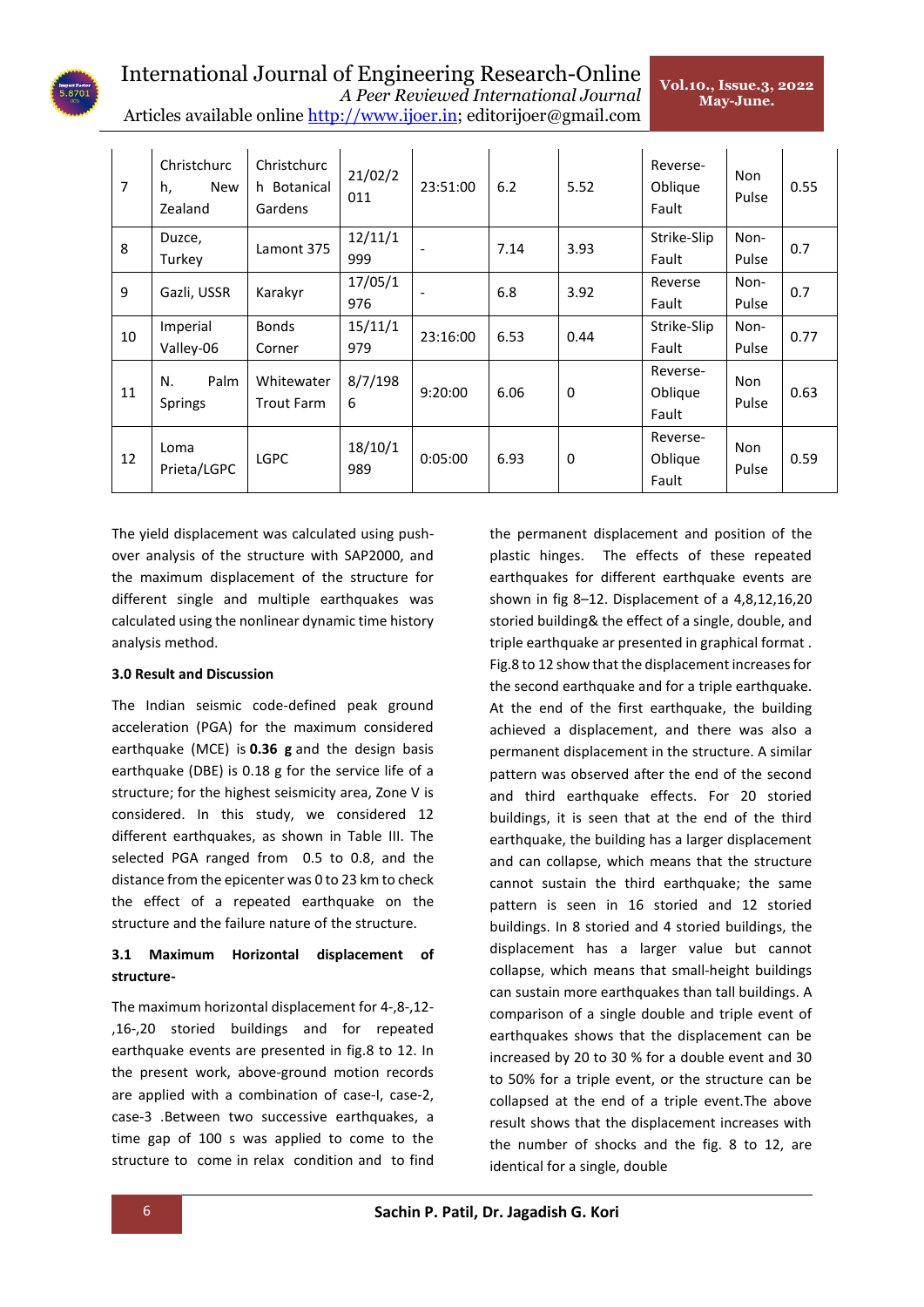and triple event. Earthquakes that occur in fields close to a fault are called near-field earthquakes. (UBC-97 Code)[18] considered a distance of less than 15 km from the earthquake epicenter as the near-field range. Also from fig. .8 to 12, it is clear that if the structure is near the fault, that is, the

**Maximum Horizontal Displacement Graphs–**





Fig. 8 - Maximum Horizontal Displacement for 20 storied building





rupture distance is minimal, the structure cannot resist the third earthquake. In addition, if the structure is near the fault, it has a large displacement and drift compared to a far-field earthquake. the fig. .8 to 12, shows that if the structure is near the fault, its displacement is large.





a) Displacement of N Palm springs earthquake b) Displacement of Victoria Mexicoearthquake

 $\frac{1}{2}$ 

 $\frac{1}{2}$ 

LOOR

Duzce Turkey

60

DISPLACEMENT(MM)

 $-Eq1$ 

 $-Eq1+1$ 

 $-$ Eq 1+1

Fig. 9 - Maximum Horizontal Displacement for 16 storied building



a) Displacement of N Palm springs earthquake b) Displacement of Duzce Turkey earthquake

Fig. 10 - Maximum Horizontal Displacement for 12 storied building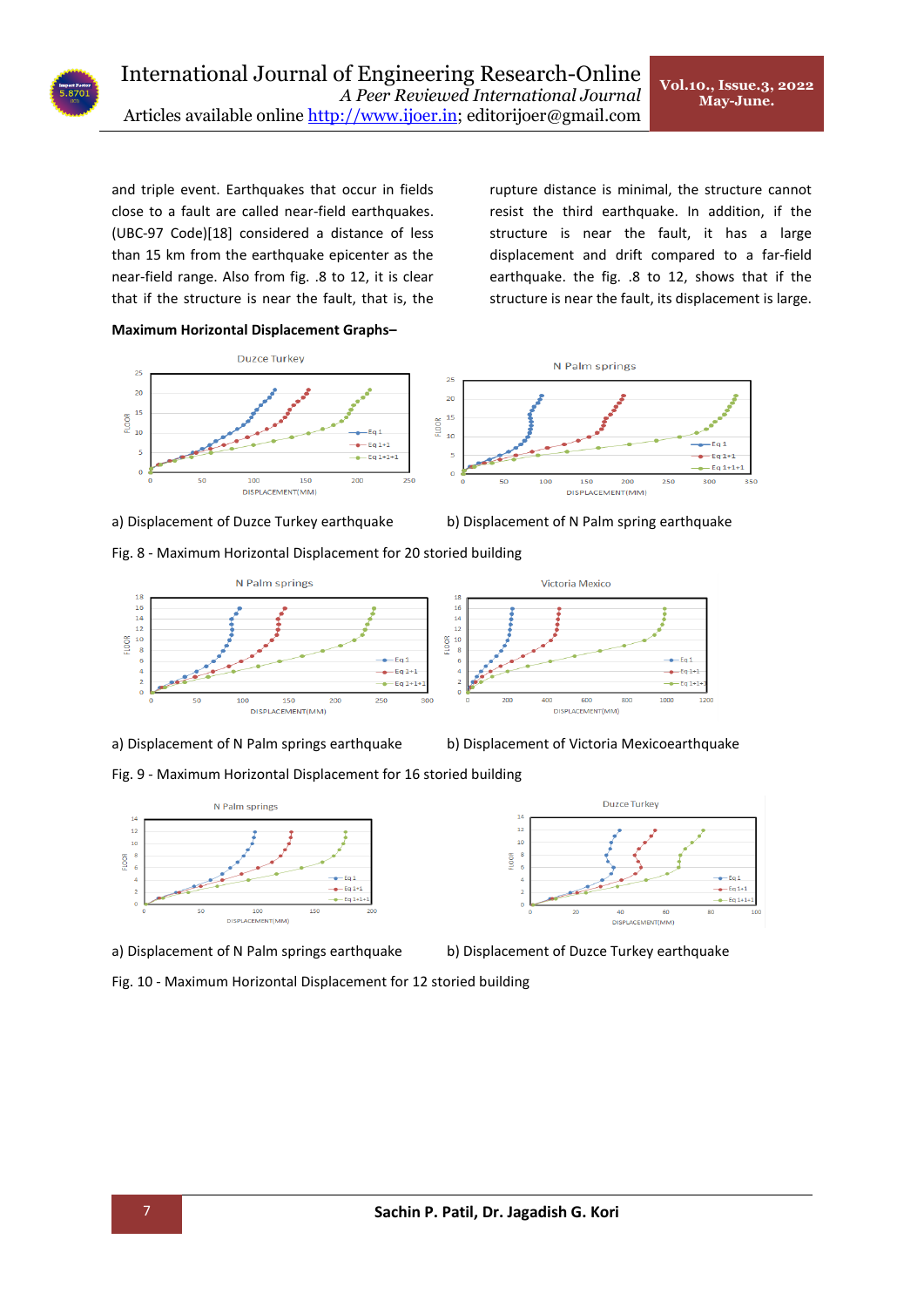

a) Displacement of Northridge 01 earthquake b) Displacement of N Palm springs earthquake

15

 $200$ 

 $e$ -Eq 1+1

 $\bullet$  - Eq 1+1

 $250$ 





Fig. 12 - Maximum Horizontal Displacement for 4 storied building

# **3.2 Interstorydrift ratio (IDR) -**

The interstory drift ratio is a significant engineering parameter and an indicator of the structural performance. Ade Faisal et.al.[19] Different codes provide different criteria to check the performance of the structure depending on the IDR. As per FEMA 356 [14] IDR  $\geq$  4%, the structure is considered as collapsed. The damage limitation requirement should be verified in terms of the interstorey drift (dr) (EN 1998) using equation –  $dr/h \le \alpha/v$ 

where dr is the story drift, h is the story height, and α is a factor that considers the type of nonstructural elements and their arrangements in the structure. It amounts to 0.005, 0.0075 and 0.01 .

 $\mathbb B$  is the reduction factor that considers the lower return period of the seismic action associated with the damage-limitation requirement. This depends on the class of buildings.

The building described in this paper is classified as importance class II (EN 1998-1) and the corresponding reduction factor  $\mathbb D$  amounts 0.5, as per the IDR limitation is 2 %. From fig. 13 to 16, it is clear that if the structure is subjected to MCE and also for repeated earthquakes, the IDR value is greater than 2 %, investigation from the analysis results and fig. 13 to 16 show the IDR due to repeated earthquakes is increases. The IDR values for single, double, and triple events or sequential earthquakes indicate that the inter-story drift ratio increases as the number of shocks increases, leading to larger IDR values compared to a single earthquake event. This leads to an increase in displacement and story drift with repeated earthquakes. In addition, it is important to note that IDR values are maximum in the middle story; this leads to increase the middle floor sectional dimension .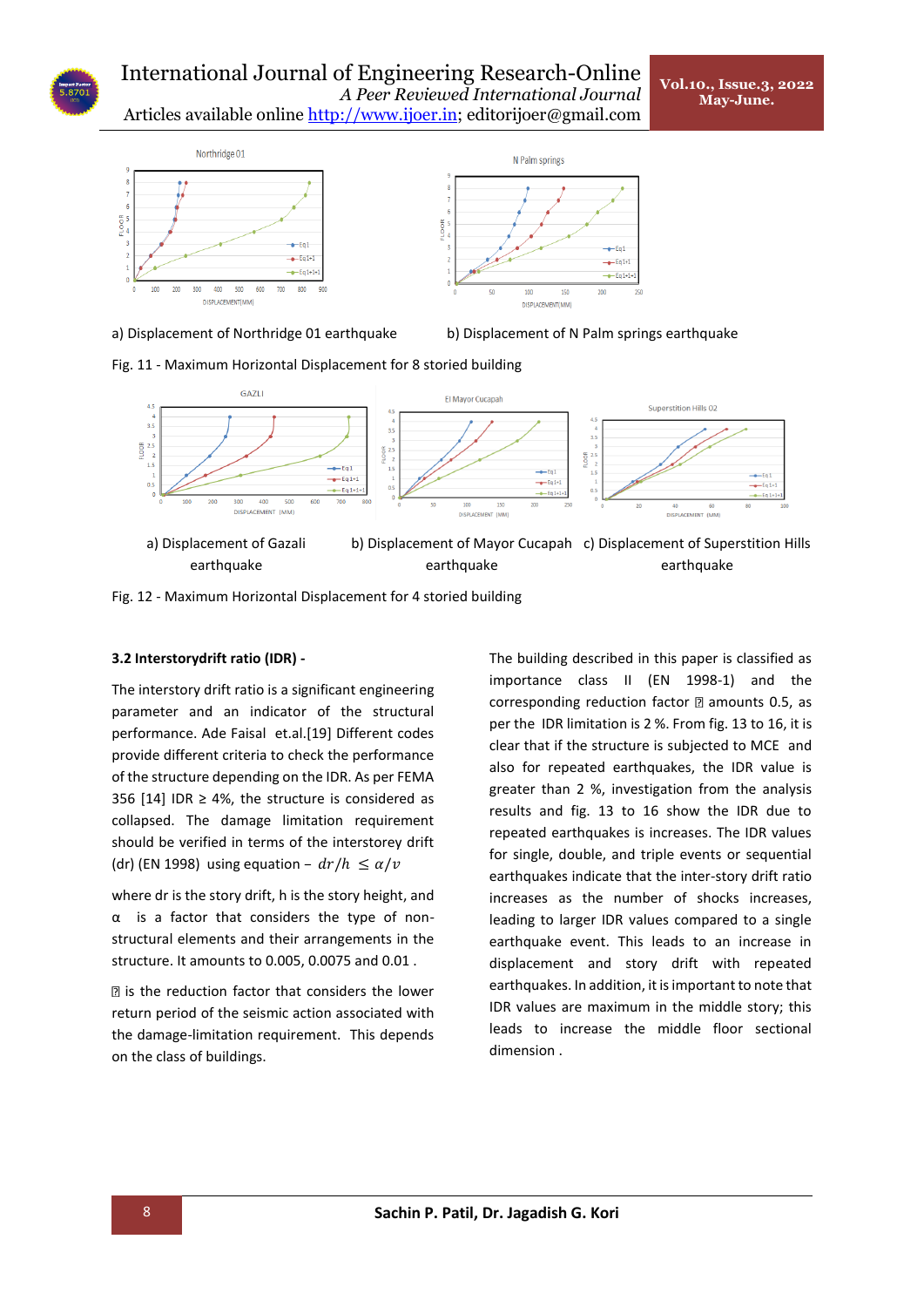

Articles available online [http://www.ijoer.in;](http://www.ijoer.in/) editorijoer@gmail.com



a) IDR curve for N Palm Springes earthquake b) IDR curve for Superstition Hills earthquake



a) IDR curve for Imperial Valley earthquake

b) IDR curve for Victoria Mexico earthquake

c) IDR curve for N Palm Springes earthquake

Fig. 14 – IDR for 16 storied building



a) IDR curve for Imperial Valley earthquake b) IDR curve for N Palm Springes earthquake



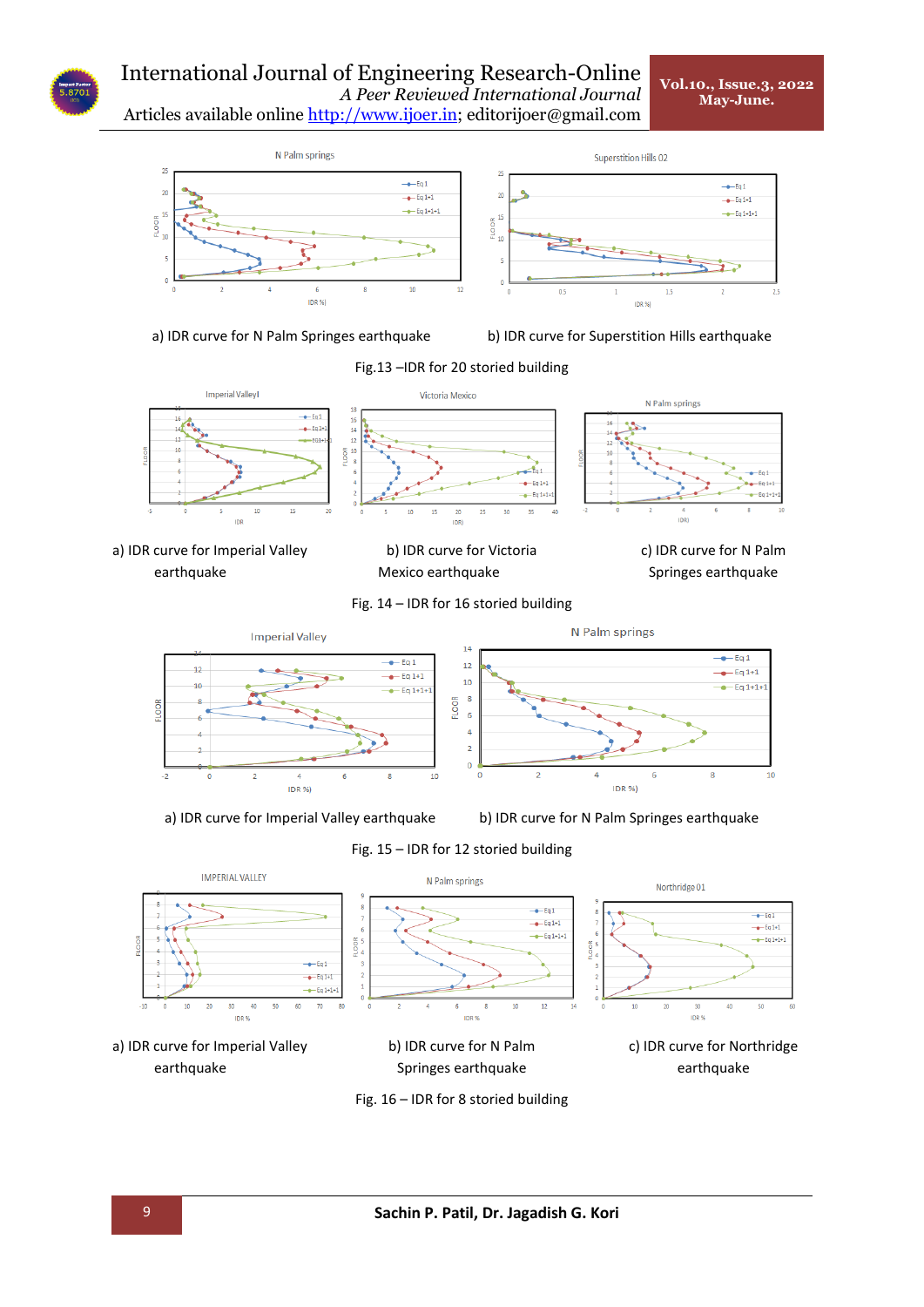# **3.3 Yielding of structure-**



# Fig. 17 – yielding for 20 storied buildings

Fig 17 show the displacement versus base reaction curve for the structure, and Table No. II shows the base shear, yield displacement, and total weight of the structure for the different types of structures considered. This table is important for checking the structural behavior and performance. After the yield displacement, the structure enters the nonlinear stage; therefore, the values of the yield displacement are useful to check whether the structure enters the nonlinear or linear stage.

# **3.4 Hinge formation–**

The yielding of reinforced concrete (RC) members or structures is the main cause of collapse of RC buildings during earthquake excitation. A hinge means having no ability to resist a moment, and the idea of hinge formation is important in understanding structural failure. The patterns of plastic hinge formation under a single earthquake and the formation of plastic hinges under repeated earthquakes are different. From the study of a structure subjected to repeated earthquakes, it should be noted that the repeated earthquake distribution of plastic hinges differs from that of a single major earthquake. Owing to repeated earthquakes, the formation of plastic hinges is increased and the state of the hinges is changed from B- Io- LS –C.Fig 18 c shows that at the end of the first earthquake, the structure has IO-type hinges, which means that at the end of the first earthquake, the structure is in the nonlinear stage, but immediate occupancy is possible. If the structure is subjected to a double or triple earthquake, the structure is in a nonlinear stage and hinges change their nature from IO to C, that is, in the collapse stage; therefore, the structure can be fully collapsed, as shown in Fig 18.

This study also investigates how the hinge formation is changed at a middle story (Fig.18b) and a middle story of the structure can collapse first, so we have to focus on the middle story sectional dimension of a column to resist the structural collapse of the structure, and these stories can be strengthened.

#### **Hinge Formation in Element-**



a) C – Collapse type of hinge formation



b) IO to LS type of hinge formation



c) IO type hinge formation



d) Total Collapse of structure hinge formation Fig 18 – Hinge formation in the 3D structure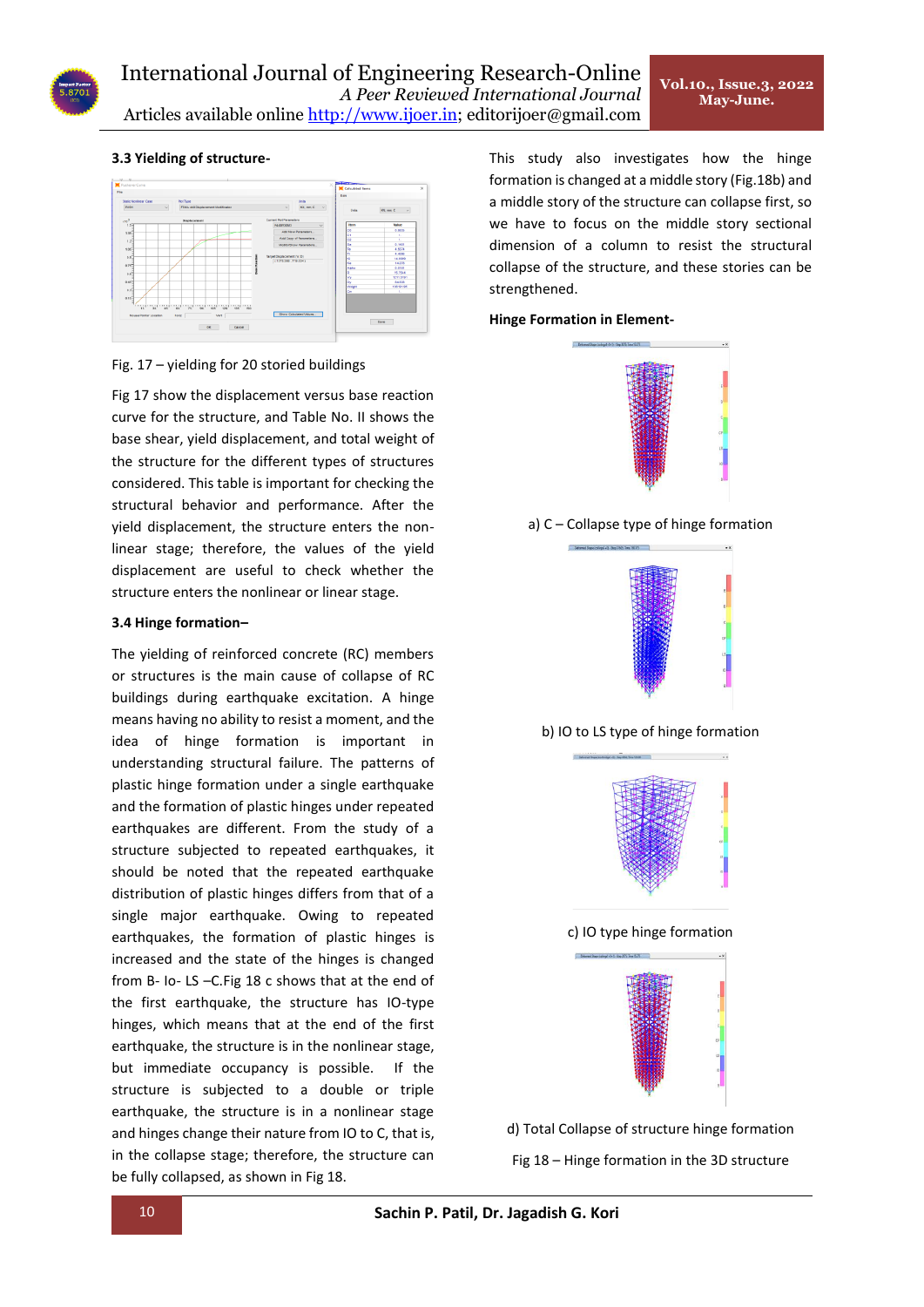**3.5 Permanent displacement:** Owing to repeated earthquakes, the structure has a permanent displacement at the end of every earthquake shock. And due to permanent displacement the displacement values and interstory drift values are increase after every shock this generate more Pdelta load on structure. Fig. 19 shows the permanent displacement of the structure. At the termination of an earthquake, permanent displacement can take place, which is the plastic range of the structure. In the plastic range, the structure could not undergo the original shape and size of the structure. Therefore, the P-delta load on the structure was applied up to the lifespan of the structure. In this study, a break of 100 sec is put between two earthquakes to check whether the structure is in a resting or moving condition. The fie.20 shows that at the fishing stage of an first earthquake, the structure comes in rest condition. To provide a 100 sec gap between earthquake a zero acceleration is provided for a time span of 100 sec that indiacates zero acceleraton force applied on structure. Fig.21 shows the collapse nature of the joint as well as the structure.



# Fig 19 –Permanent displacement



Fig 20 –Structure Rest Condition at the end of earthquake.



# Fig 21 –Collapse Nature of Joint

# **4.0 Conclusions-**

From the study of the displacement curve, IDR curve, hinge formation in the column and beam, axial force in a column, BM of the beam member, permanent displacement of the structure, and the detailed study of different types of low-rise to highrise structures, the following conclusions can be drawn:

- 1. Due to double event of earthquake displacement of structure is increased by 10 to 20 % and due to triple event of earthquake displacementis increased by 10 to 50 % as compaire to single earthquake displacement value.
- 2. The IDR values are increase at middle floor due to repeated earthquake and the structure is collapsed at middle floor .To overcome this middle sectional dimension are increased by 10 to 20 % . Use multiplying factor as a 1.10 to 1.25 to increase sectional dimension of column.
- 3. To reduce the displacement, IDR values and to increase the performance of a structure subjected to repeated earthquakes, the structure is analysised and designed for a maximum considered earthquake in that area or earthquake-prone area, not for a designbased earthquake.
- 4. The permanent displacement in the structure at the end of every earthquake event and P-Delta effect is controlled in the structure by increasing the section dimension of the column.
- 5. To increase the performance capacity of the structure the beam-column joint can be well modeled.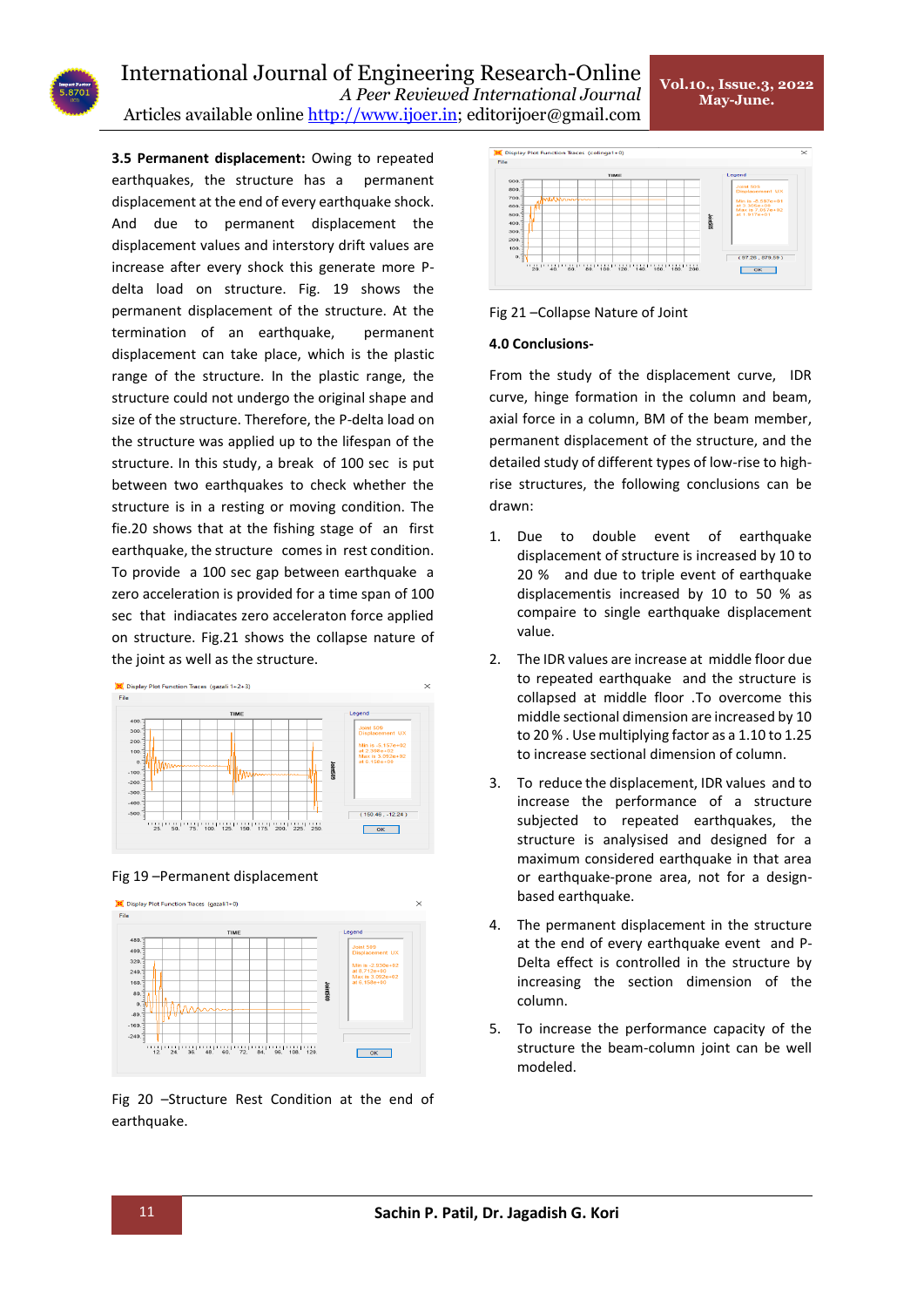

# **Funding**

# **This research received no external funding.**

**Conflict of Interest Statement-** We certify that they have no affiliations with or involvement in any organization or entity with any financial interest (such as honoraria; educational grants; participation in speakers' bureaus; membership, employment, consultancies, stock ownership, or other equity interest; and expert testimony or patent-licensing arrangements), or non-financial interest (such as personal or professional relationships, affiliations, knowledge, or beliefs) in the subject matter or materials discussed in this manuscript. There are no conflicts of interest to declare.

# **BIOGRAPHY**

**Mr.Sachin Patil** holds a M.Tech (in Civil- Structural Engineering) from Shivaji University Kolhapur ,Maharashtra. He is currently pursuing PhD in Civil Engineering from VTU, Belagavi,Karnataka. He is also served as an assistant professor in Sanjay Ghodawat University , Atigare, Kolhapur, Maharashtra.

**Dr.Jagadish G. Kori** holds a M.Tech (in Civil-Structural Engineering) and Ph.D (in Civil Engineering) from IIT Bombay. He is also worked as Principal in Govt. Engineering College Haveri, Karnataka. He has published research papers in International and National Journals and Conferences.

# **REFERENCES**

- [1]. IS 1893 (part 1):2016: Criteria for earthquake resistant design of structures.2016.
- [2]. EN 1998-1 Eurocode 8: Design of structures for earthquake resistance: Part 1: general rules, seismic actions, and rules for buildings 2005: *European Committee for Standardization, Brussels*.
- [3]. Sachin P.Patil, JagadishG.Kori, A study of nonlinear behavior of multi-storied structure for a repeated earthquake. *Reliability engineering and*

*resilience*2021;doi.org/10.22115/RER.2021. 284552.1041

- [4]. FEMA 368: Seismic regulations for new buildings and other structures, 2000.
- [5]. Amadio C., M. Fragiacomo and S.Rajgelj, The effect of repeated earthquake ground motions on the nonlinear response of SDOF systems. *Earthquake Engineering and Structural Dynamics*, 2003;32: 291-308.DOI: 10.1002/eqe.225.
- [6]. George D. Hatzigeorgiou and Dimitri, Inelastic displacement ratios for SDOF structures subjected to repeated earthquakes.*Engineering Structures*.2009; 31-2744-2755.doi: 10.1016/j.engstruct.2009.07.002.
- [7]. MohdZulhsmAffandi bin MohdZahid, Taksiah A Majid, and Ade Faisal. effect of repeated near field earthquake to the highrise RC building. *Australian Journal of basic and applied sciences* 2012.6(10):129-138, ISSN 1991-8178
- [8]. George D. Hatzigeorgiou and AsteriosALiolios, Nonlinear behavior of RC frames under repeated strong ground motions. *Soil dynamics and earthquake engineering* 2010; 30-1010-1025.doi: 10.1016/j.soildyn.2010.04.013
- [9]. F.dorri ,S.H.Ghasemi,A.S.Nowak. Developing a lateral load pattern for pushover analysis of EBF system. *Reliability engineering and Resilienc*e 2019; https://doi.org/10.22115/RER.2019.184387 .1009
- [10]. E.Miranda and C.J. Reyes. Approximate lateral drift demands in multistory buildings with nonuniformstiffness. *StructuralEngineering.*2002;128(7):840- 849.doi: 10.1061/(ASCE)0733.9445
- *[11].* Zarein,F and H.Krawinkler,.Simplified performance-based earthquake engineering. Report no. 169(2009), John A. Blume Earthquake Engineering Center,